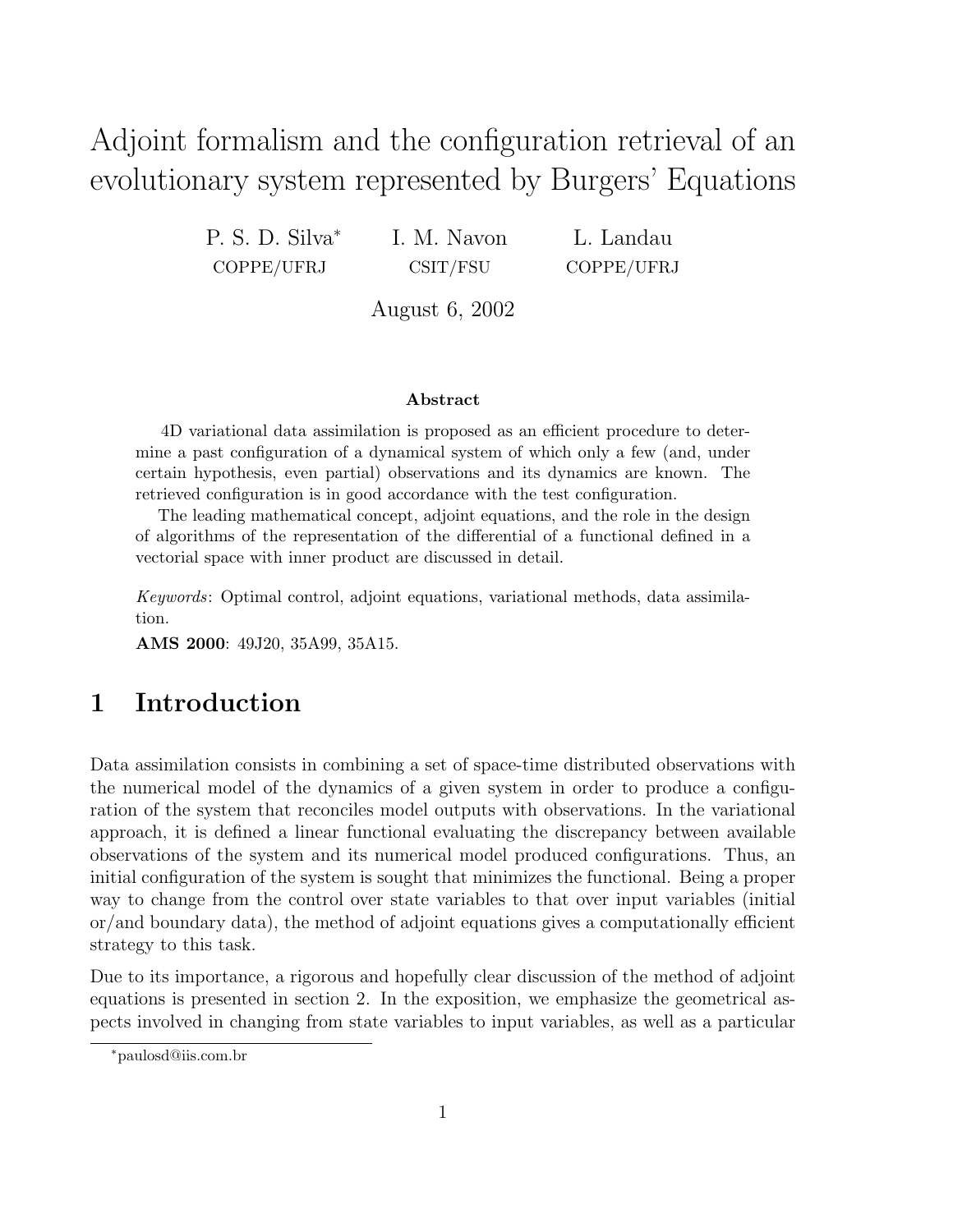presentation of the differential of a given functional, that uses the gradient of the functional, when it is defined in a vectorial space with an inner product. The aforementioned change of variables is a very appropriate procedure to reduce the computational effort to the resolution of the variational data assimilation problem.

Knowing the differential of the functional that measures the error between the observations of the system and its model generated configurations, it is possible, as in the two cases presented here, to perform the sensitivity analysis of the model to its inputs. Although a more general sensitivity analysis requires also a second order adjoint analysis  $([1]$  and  $[2]$ ), as in the interesting situation of assessing the effect of changes in observation sets ([3] and [4]), which can lead to a rational solution to the sensor location problem.

In this work, we examine the capacity of the variational data assimilation method to retrieve a past configuration of a given system by means of a numerical model of its dynamics and a set of system configurations. The studied system consists of a scalar field being transported in a two-dimensional domain by a known medium. Two cases are analyzed: in one of them, each observation produces the entire information about the scalar field, at the time the observation is obtained; in the other case, at each instant of time, only partial information on the scalar field is available, but in such a way that, if the model were integrated forward starting each time from the instant of time at which each observation is obtaining, there would be an instant of time such that all model outputs together generate a complete knowledge of the system, that is, the system, in this second case, is observable.

The procedure outlined here would correspond to the first step to remedy an oil spill on water.

# 2 Adjoint formalism

The method of adjoint equations has been successfully used in numerical solution of control of systems problems. Although there is a considerable amount of work dealing with adjoint formalism (a very good one is [5]), we present in this section a rigorous approach to the method as well as a brief discussion of its mathematical meaning with applications in view.

Let E and V be vectorial spaces with inner products  $\langle \cdot, \cdot \rangle_E$  and  $\langle \cdot, \cdot \rangle_V$ , respectively, being

$$
E = \{X : [t_0, t_1] \to V\}.
$$

The linear version of the variational data assimilation problem is formally given by the following problem (P):

Find the solution  $Y \in E$  of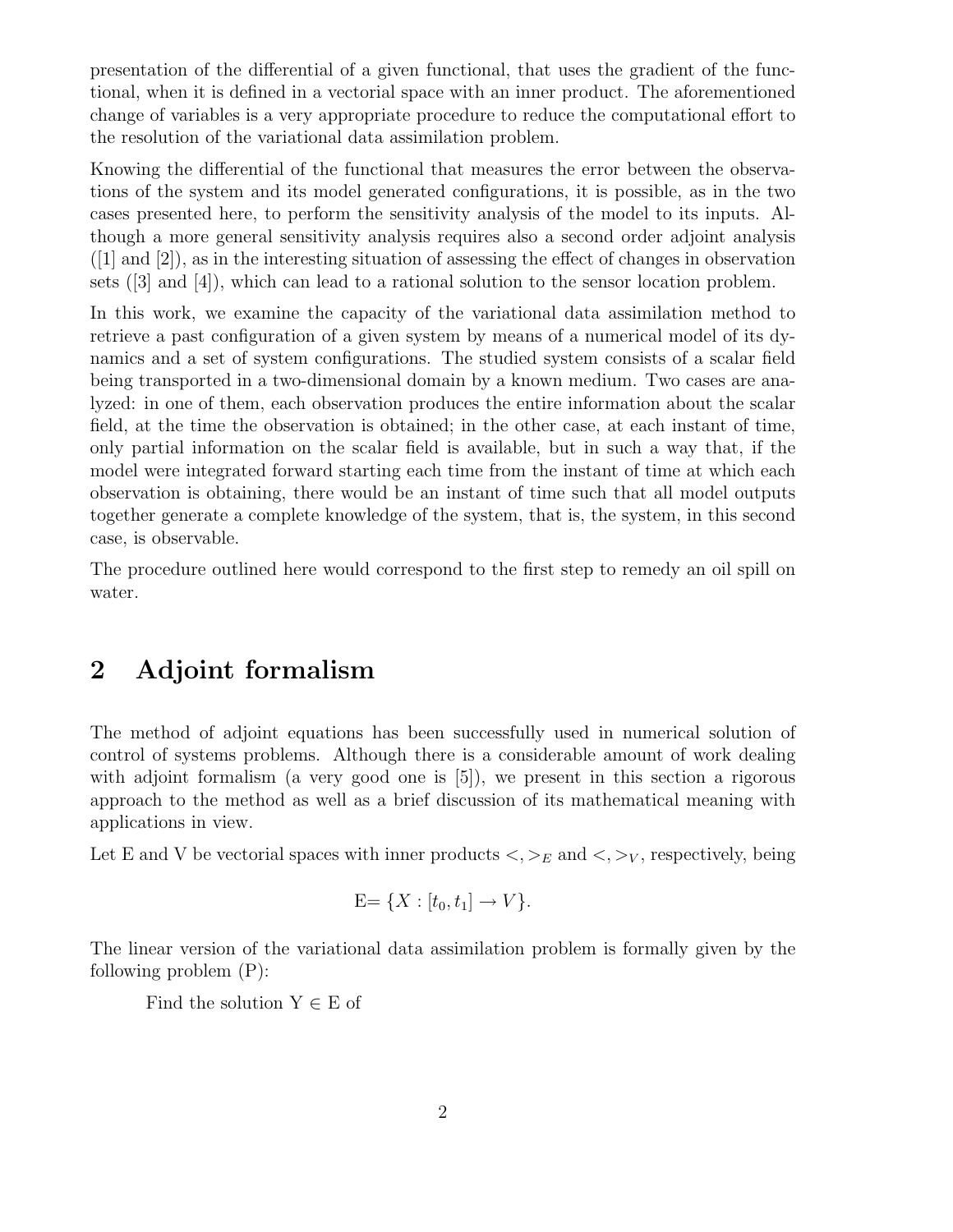$$
(P) \quad \begin{cases} \n\frac{\partial Y}{\partial t} = & \frac{\partial F}{\partial X} Y \\ \n\text{that minimizes the functional} \\ \nJ: E \to \Re \\ \n\text{Y} \mapsto & \int_{t_0}^{t_1} T(Y(t)) \, dt \n\end{cases}
$$

being F: E  $\rightarrow$  E a differentiable operator,

$$
T:E \to \mathcal{R}
$$
  

$$
X \mapsto \frac{1}{2} \langle W(t)(X(t) - \tilde{X}(t)), X(t) - \tilde{X}(t) \rangle_E
$$

and  $W \in E$  and  $\tilde{X} \in E$  given.

Define the operators

$$
N: E \to E \quad \text{and} \quad N^*: E \to E
$$

$$
Y \mapsto \frac{\partial Y}{\partial t} \cdot \frac{\partial F}{\partial X} Y \quad Y \mapsto -\frac{\partial Y}{\partial t} \cdot (\frac{\partial F}{\partial X})^* Y.
$$

Let  $X \in E$  and  $Y \in E$  be such that

$$
N(X) = 0 \quad \text{and} \quad N^*(Y) = \nabla_X T.
$$

By taking the inner product between  $N(X)$  and Y and  $N^*(Y)$  and X and subtracting the latter from the former, we obtain:

$$
\langle N(X), Y \rangle_E - \langle N^*(Y), X \rangle_E = -\langle \nabla_X T, X \rangle_E
$$
  
\n
$$
\therefore \langle \frac{\partial X}{\partial t} - \frac{\partial F}{\partial X} X, Y \rangle_E - \langle -\frac{\partial Y}{\partial t} - (\frac{\partial F}{\partial X})^* Y, X \rangle_E = -\langle \nabla_X T, X \rangle_E
$$
  
\n
$$
\therefore \langle \frac{\partial X}{\partial t}, Y \rangle_E - \langle \frac{\partial F}{\partial X} X, Y \rangle_E + \langle (\frac{\partial F}{\partial X})^* Y, X \rangle_E = -\langle \nabla_X T, X \rangle_E
$$
  
\n
$$
\therefore \langle \frac{\partial X}{\partial t}, Y \rangle_E + \langle \frac{\partial Y}{\partial t}, X \rangle_E + \langle \frac{\partial F}{\partial X} X, Y \rangle_E + \langle Y, \frac{\partial F}{\partial X} X \rangle_E = -\langle \nabla_X T, X \rangle_E
$$
  
\n
$$
\therefore \frac{\partial}{\partial t} \langle X, Y \rangle_E = -\langle \nabla_X T, X \rangle_E
$$

By integrating the last expression between  $t_0$  and  $t_1$ , we have

$$
\langle X_1, Y_1 \rangle_V - \langle X_0, Y_0 \rangle_V = - \int_{t_0}^{t_1} \langle \nabla_X T, X \rangle_E dt = - \langle \nabla_X J, X \rangle_E.
$$

Choosing Y such that  $Y(t_1) = Y_1 = 0$ , the last expression reduces to:

$$
\langle Y_0, X_0 \rangle_V = \langle \nabla_X J, X \rangle_E,
$$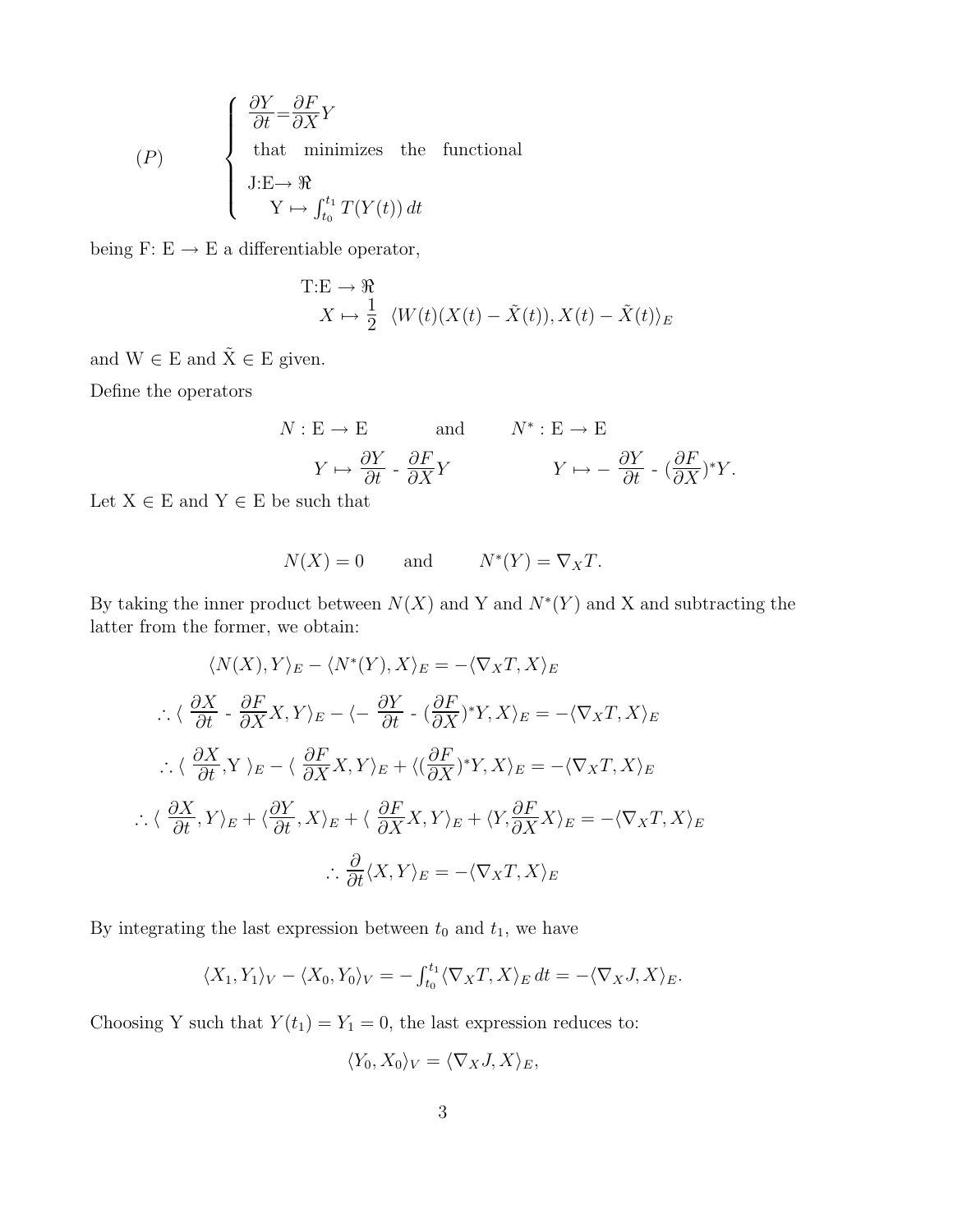for all  $X \in E$ .

The main point here is the fact that in a vectorial space E endowed with an inner product it is possible to represent the differential of a linear functional f defined in E in the following form [6]:

$$
f'(x) \cdot v = \langle \nabla f(x), v \rangle_E
$$
, for all  $v \in E$ ,

what has been used in the expression of the differential of the functional J above. Therefore, as well as  $X_0$  is the projection of X onto the vectorial space V,  $Y_0$  is the projection of  $\nabla_X J$  over V, which can be denoted by  $\nabla_{X_0} J$ , whence

$$
Y_0 = \nabla_{X_0} J.
$$

The notation  $\nabla_{X_0} J$ , abusive if understood as the gradient of J in relation to the variable  $X_0$ , since this functional is defined in the vectorial space E, should be correctly understood as the projection of the gradient of J over a vectorial sub-space of E isomorphic to V. So, the control of the functional J relative to the data in E (initial conditions) is obtaining from the adjoint problem to problem (P): find the solution of

$$
-\frac{\partial Y}{\partial t}-(\frac{\partial F}{\partial X})^*Y=\nabla_XT\ .
$$

that verifies the condition  $Y(t_1) = 0$ .

There is undoubtedly an educational gain in thinking of  $\nabla_{X_0} J$  as the restriction of  $\nabla_X J$ to the vectorial space V: if the operator  $\frac{\partial F}{\partial X}$  verifies certain regularity conditions, the problem of finding the solution of the equation:

$$
\frac{\partial Y}{\partial t} {=} \frac{\partial F}{\partial X} Y,
$$

being  $Y(t_1) = Y_1$  is well posed in the Hadamard sense. Therefore, given  $Y_1 \in V$ , there exists an unique solution  $Y \in E$  of the above equation such that  $Y(t_1) = Y_1$ . Then the evaluation of the functional J could be reduced to the evaluation of the functional restricted to the vectorial space V, which is isomorphic to a vectorial subspace of E, a computationally advantageous procedure.

The geometrical appeal of this strategy should be clear: restricting the evaluation of J to the vectorial space V instead of considering its evaluation in the vectorial space E is equivalent to the reduction of an integration defined on the set D in the vectorial space E to an integration on a set in the vectorial space V isomorphic to the vectorial space that contains the boundary of D.

Also it should be noted that, while classical partial differential equations are the mathematical expression of physical phenomena, adjoint equations, as introduced above, seem to be merely a mathematical artifice without any physical meaning. However consider the following problem defined in the interval  $[t_0, t_1]$ :

$$
\frac{\partial X}{\partial t} - A(X) = 0, X(t_0) = X_0 \tag{1}
$$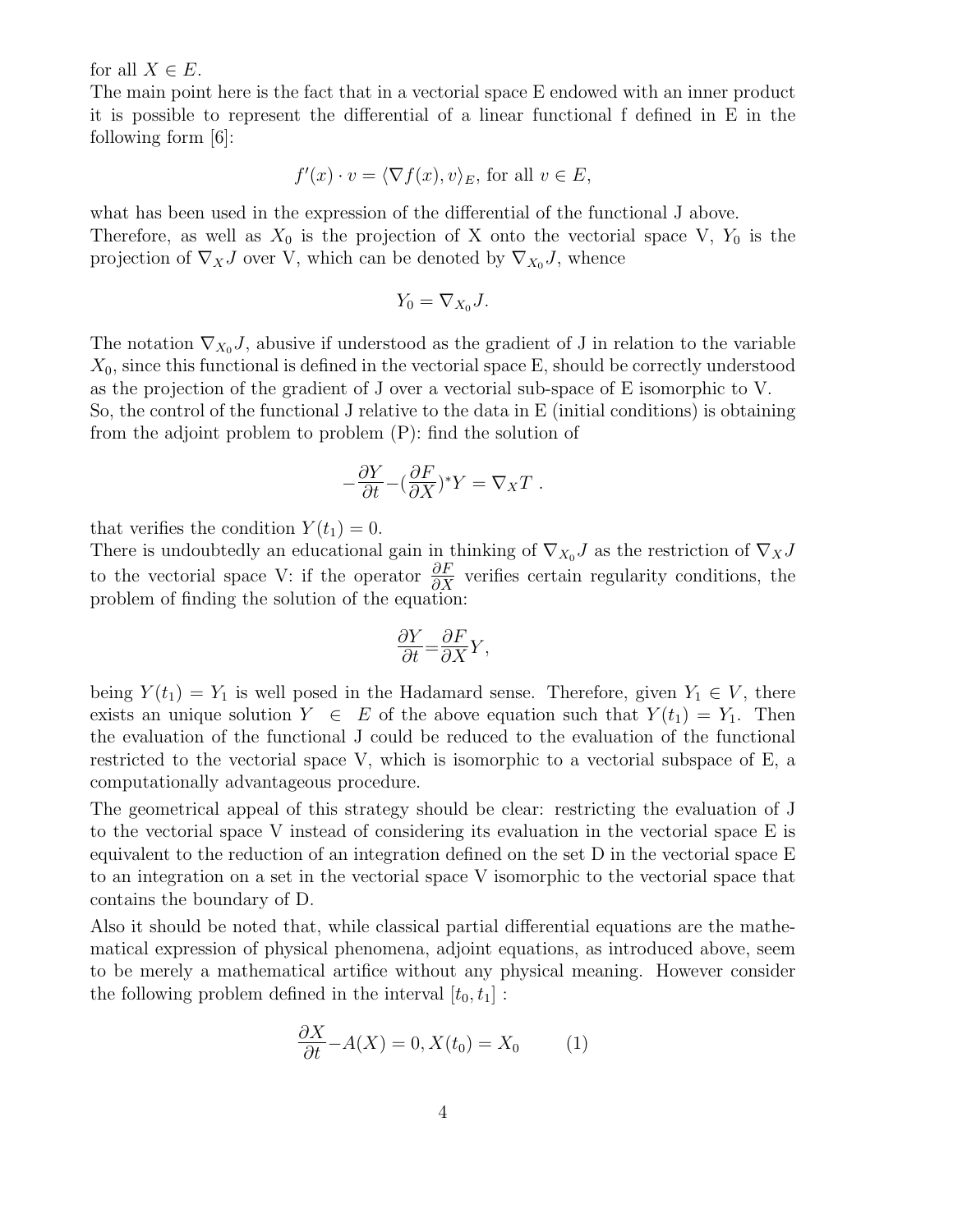$A: E \to E$  being a linear operator, whose adjoint problem is given by :

$$
-\frac{\partial Y}{\partial t} - A^*(Y) = 0, Y(t_0) = Y_0 \tag{2}
$$

Taking again the inner product between Y and expression (1) and between X and expression (2) and subtracting them, we have:

$$
\langle Y, \frac{\partial X}{\partial t} - A(X) \rangle_E - \langle X, -\frac{\partial Y}{\partial t} - A^*(Y) \rangle_E = 0
$$
  

$$
\therefore \frac{\partial}{\partial t} \langle X, Y \rangle_E = 0.
$$

Integrating the last expression between  $t_i$  and  $t_j$ ,  $t_0 < t_i < t_j < t_1$ , we obtain:

$$
\langle X_{t_i}, Y_{t_i} \rangle_E = \langle X_{t_j}, Y_{t_j} \rangle_E ,
$$

or

$$
X_{t_i}^T Y_{t_i} = X_{t_j}^T Y_{t_j} .
$$

Choosing  $t_j = t_1$  and for the initial condition of (2)  $Y(t_1) = X(t_1) = X_1$ , we have:

$$
X_{t_i}^T Y_{t_i} = X_{t_1}^2 \t . \t (3)
$$

If the system is conservative, then:

 $X_0^2 = X_1^2$ .

then, with  $t_i = t_0$ , it results from (3) that:

$$
X_0^T Y_0 = X_0^2
$$
  

$$
\therefore Y_0 = Y(t_0) = X(t_0).
$$

Therefore, if the adjoint variable Y, solution of the adjoint equation (2), is the configuration of the system (1) at  $t = t_1$ , given by  $Y(t_1) = X_1$ , then it retrieves the system configuration at  $t = t_0$ .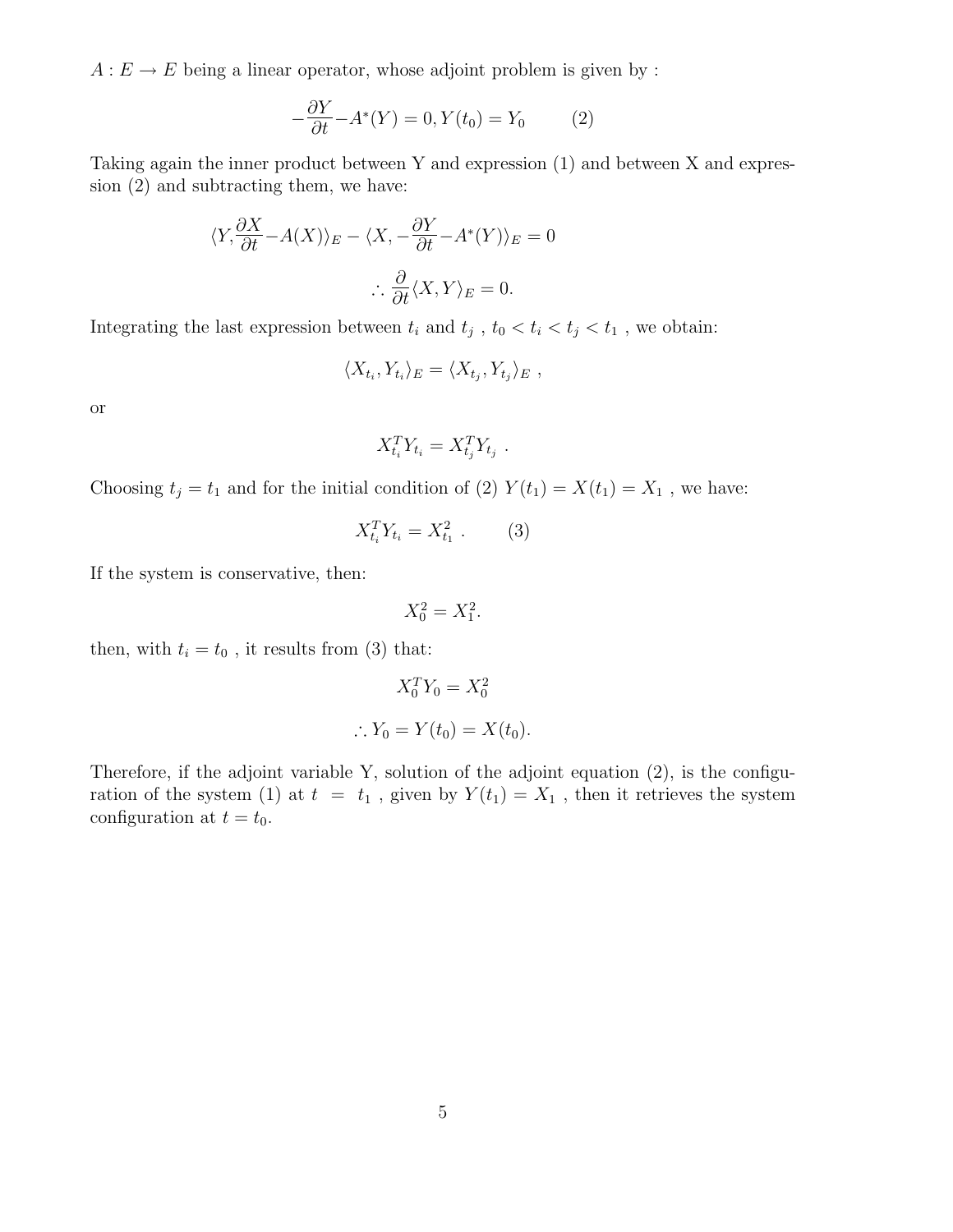#### 3 Numerical simulations

As we know, there are two classes of algorithms able to perform the data assimilation: sequential and variational algorithms. In the first case, the structure of the algorithm is basically a prediction-correction one: based on the dynamics of the system and on observations made until the instant of time  $t_i$  it is produced an estimation of the state of the system at the time  $t_{i+1}$ , which is corrected using the observation of the system at that time. In the variational algorithms, one minimizes a functional that evaluates the discrepancy between the states of the system produced by the numerical model and the set of system observations.

Therefore, in the sequential algorithms, the flux of information about the system is always in increasing time direction, that is, the information about the system is used only in the correction of future states of the system produced by the numerical model, while, in the variational algorithms, the flux of information and the consequent corrections in the model predictions are both backward and forward. This is also the case when using the Kalman smoother [7].

Then the variational data assimilation process can be used in the reconstruction of a state of a system being studied, when its dynamics and a set of observations are available. In particular, this would be useful in the case of an accident in a medium whose dynamic is known, since we have a set of observations of the region after the accident.

In this study, we have considered the two-dimensional transport of a scalar amount released in a given medium, having a discrete set of observations of the generated spot, in both cases, complete and partial (at each instant of time) observations.

The spatial domain, with 6,000 m of length and 4,400 m of width, was discretized by means of 21 × 21 grid points, being  $\Delta x = 300$  m and  $\Delta y = 220$  m. The transport of the scalar  $C(x, y, t)$  was obtained from the integration of the two-dimensional advection-diffusion equation, also referred to as Burgers' equation (see for instance [8]),

$$
\frac{\partial C}{\partial t} + u_0 \frac{\partial C}{\partial x} - D(\frac{\partial^2 C}{\partial x^2} + \frac{\partial^2 C}{\partial y^2}) = 0 \tag{1}
$$

starting from the initial configuration as showed in figure 1 during a time interval equals to  $100 \times \Delta t$ , being  $\Delta t = 300$  s.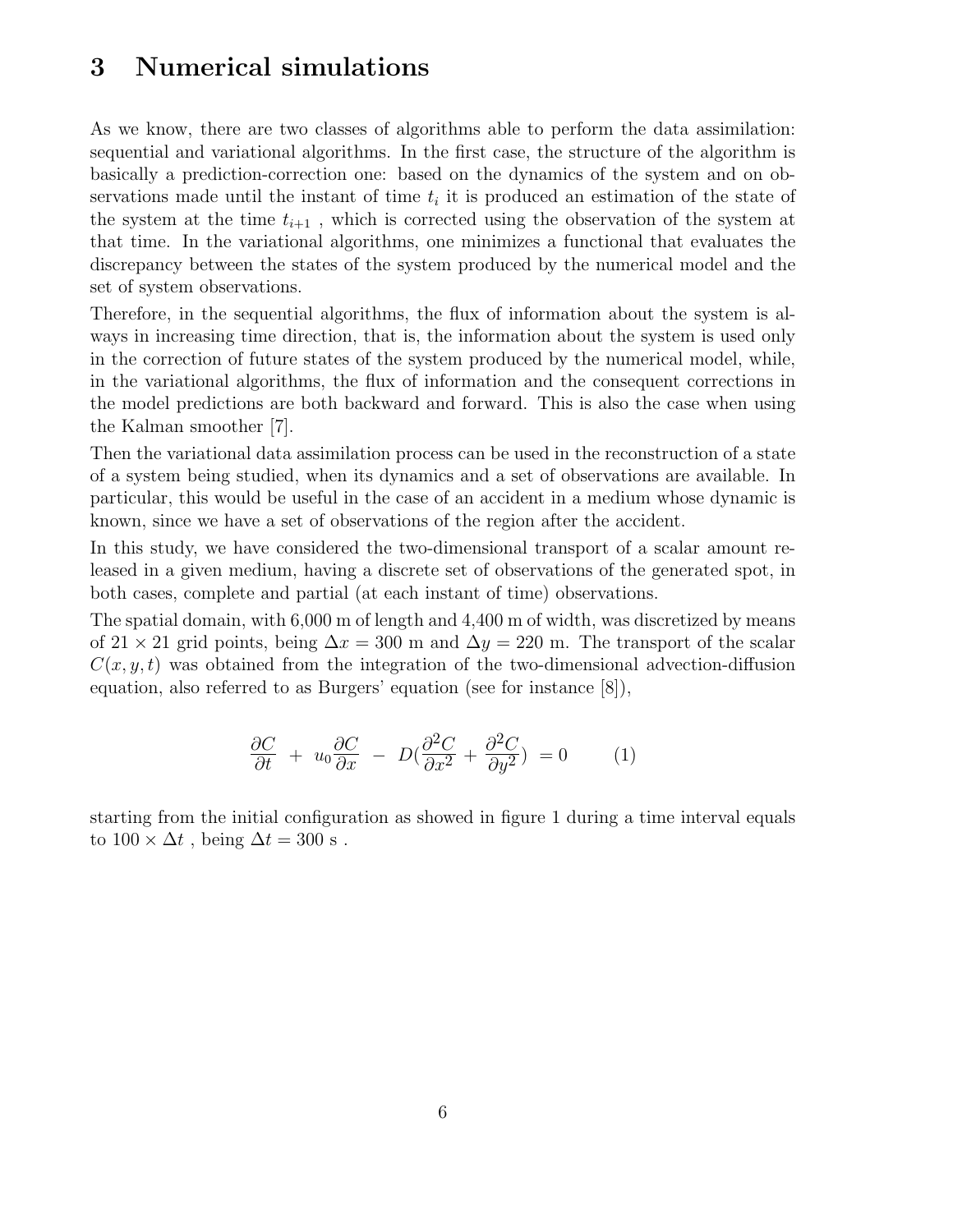

Figure 1: initial configuration

#### 3.1 Complete observations case

The observations of the system consist of its configurations at time  $t = 10 \times i \times \Delta t$ ,  $i = 1, 9$ , generated by the numerical model (see figures 2 and 3). Equation (1) was solved using central in space and forward in time finite differences with the following boundary conditions:

| left                        | right                        |
|-----------------------------|------------------------------|
| boundary                    | boundary                     |
| $C(1, J, K) = C(2, J, K)$   | C(21, J,K)<br>$= C(20, J,K)$ |
| boundary                    | boundary                     |
| top                         | bottom                       |
| C(I,21,K)<br>$= C(I, 20,K)$ | $C(I,1,K) = C(I,2,K)$        |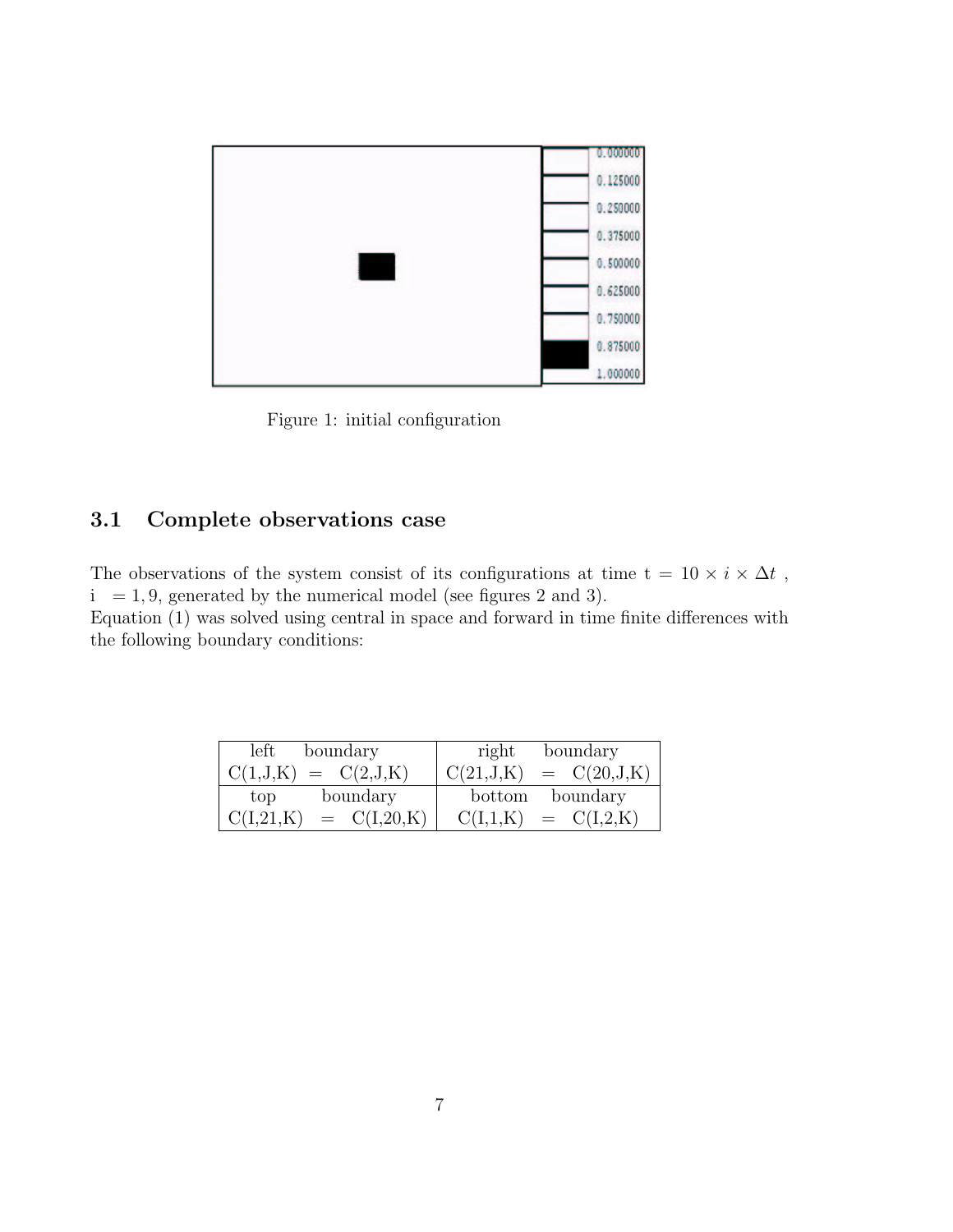

Figure 2: configuration at t =  $50 \times \Delta t$ 



Figure 3: configuration at t =  $90 \times \Delta t$ 

The initial configuration of the system was randomly perturbed (figure 4) in order to produce the first guess for the initial configuration. Starting from this perturbed initial condition, one integration of the model gives the states of the system which will be compare with the available observations by means of a discretized version of the functional J.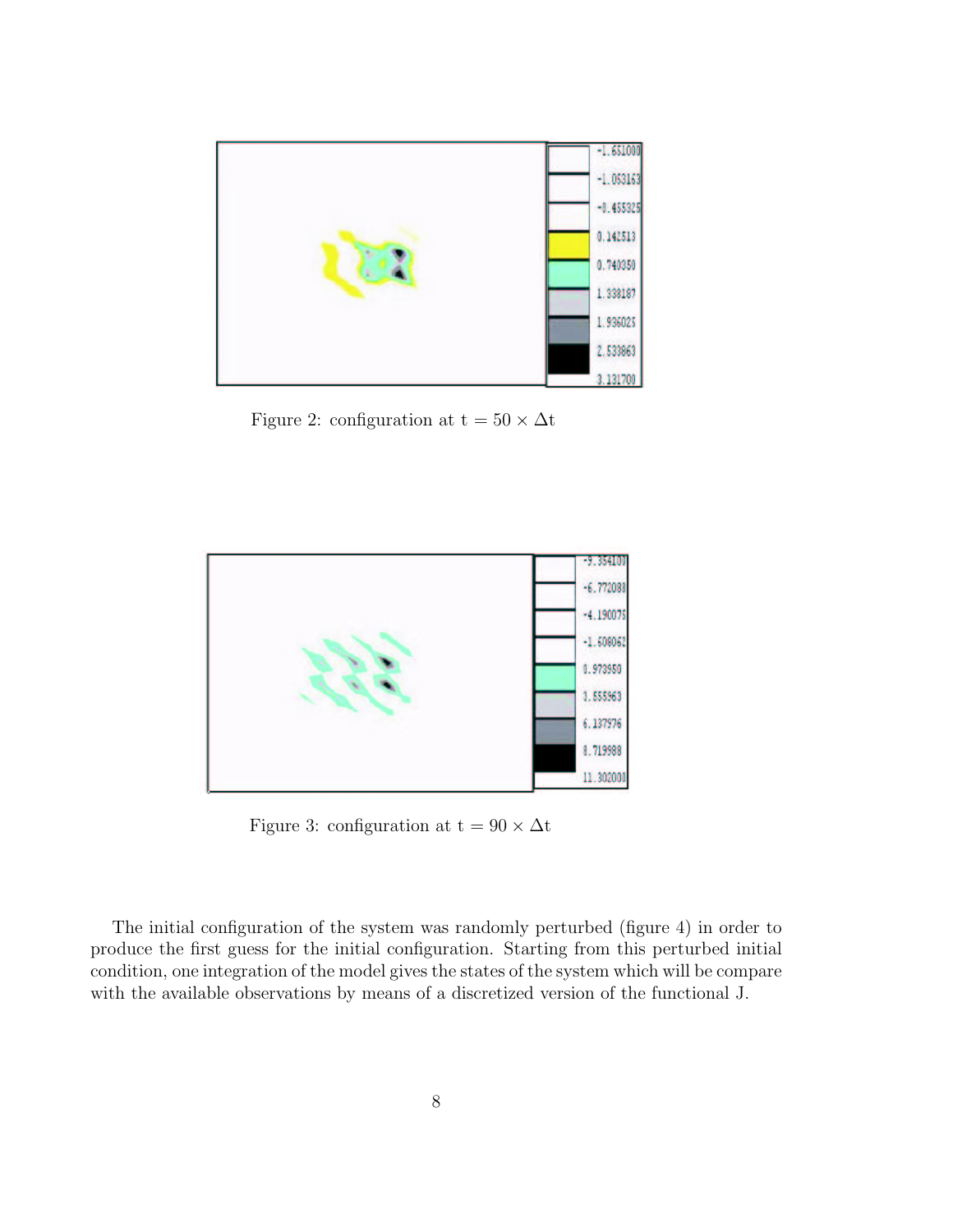

Figure 4: perturbed initial configuration

The minimization of the functional J with respect to the initial configuration of the system produces the retrieved initial configuration of the system. In this process it was used a routine based on the Quasi-Newton Limited Memory algorithm by Broyden, Fletcher, Goldfarb and Shanno, L-BFGS [9]. Figure 5 shows the retrieved initial configuration from the variational data assimilation process.



Figure 5: retrieved initial configuration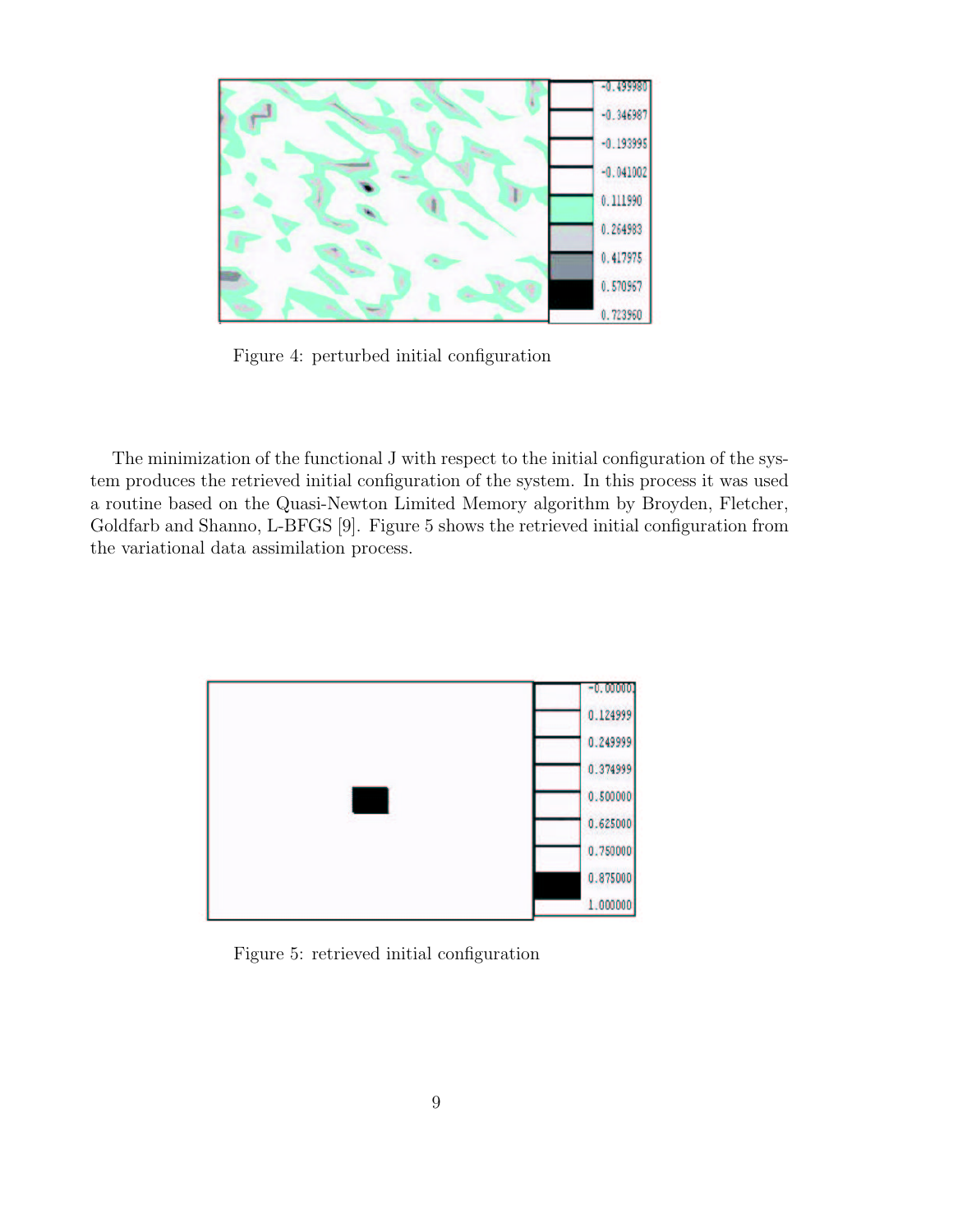Apparently, see figure 6, the values of the perturbed configuration were adjusted according to the observations prior the shape adjustment.



Figure 6: retrieved configuration after 7 minimization steps

#### 3.2 Partial observations

With the same initial (perturbed) and boundary conditions as in the complete observation case, we used a set of matrices,  $M(k)$ , in order to produce the partial observations of the system at each instant of time k. The matrices were defined as  $M(I,J,10\times k)=1$ , if  $2 \times k \leq I \leq 2 \times (k+1)$ , and  $M(I, J, 10 \times k) = 0$ , in any other case. Thus the partial observations were obtained from the expressions  $COBS(I,J,10\times k)=C(I,J,10\times k)\times M(I,J,10\times k), I=2,$ 20,  $J = 2$ , 20,  $k = 1$ , 9, being  $C(I,J,10\times k)$  the observations of the system at  $t = 10\times k$ , as in the case 3.1.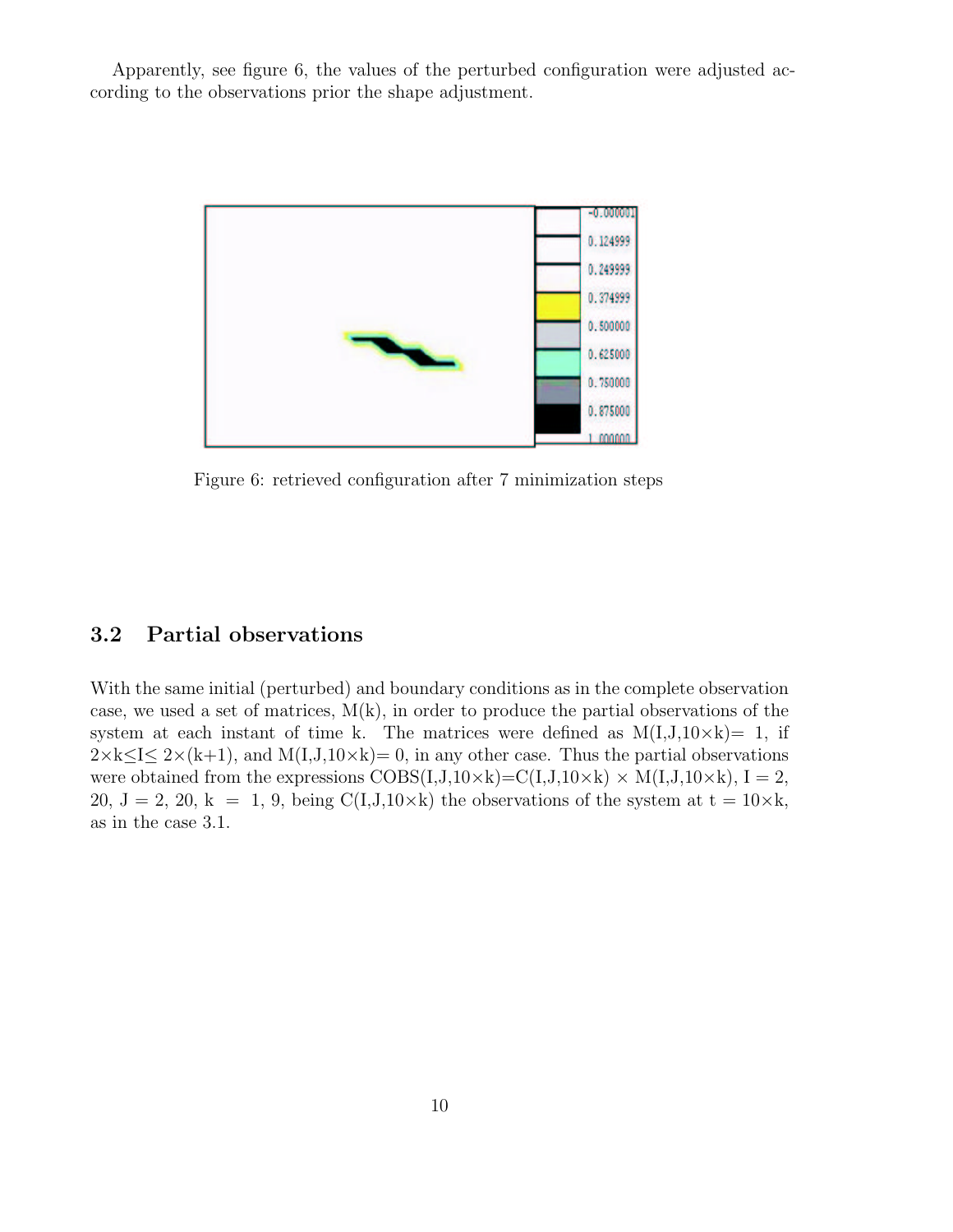

Figure 7: partial observation at  $t = 40 \times \Delta t$ 



Figure 8: partial observation at  $t = 90 \times \Delta t$ 

Some observations are displayed in figures 8 and 9. They consist in taking only a narrow strip of data of the spatial domain at some instant of time during the observation period. It should be noted that, as defined, the partial observations constitute a complete set of observations in the sense that all points of the spatial domain have been observed at least at an instant of time during the observation period. In these circumstances, at least from a theoretical point of view, the recovering of the initial configuration of the system is feasible, considering only the observability of the system, but not its sensitivity to the initial conditions.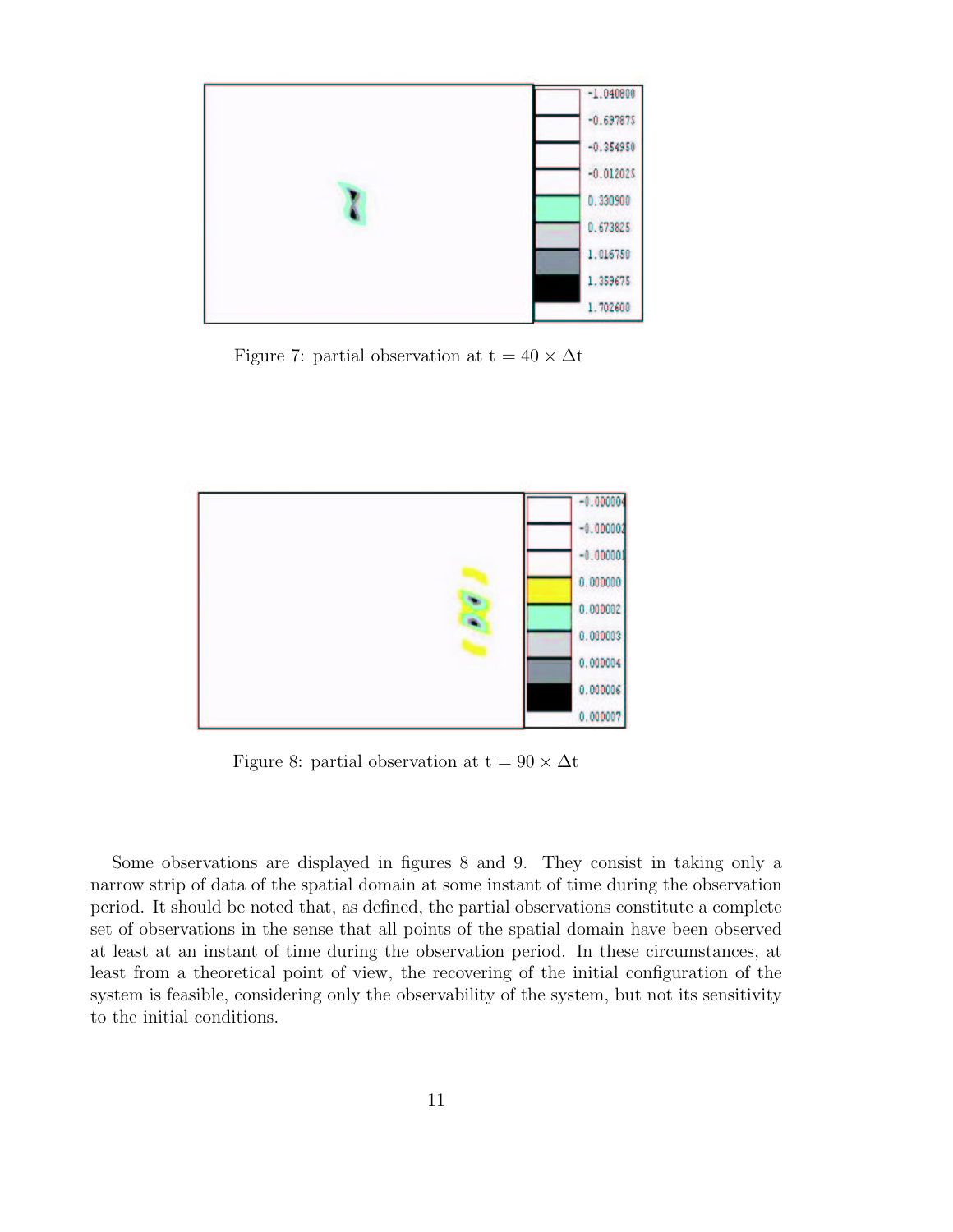

Figure 9: retrieved initial configuration using partial observations

Even in a simple experiment, as in the present case, with homogeneous data, the numerical simulations with partial observations reveal aspects of the problem that could be hardly anticipated. One of them could be formulated as follow: some sets of observations contain more information than others, even if the number of grid points in distinct sets is the same, that is, the influence of a set of observations on the solution of the problem is variable, and this influence would not be properly evaluated if considered only as a function of the number of grid points in a given spatial discretization of the domain, and this means that the information extracted from observations varies not only quantitatively, but also, and perhaps mainly, qualitatively.

In this numerical experiment, we observed the dependency of the retrieved initial configuration of the system on the quality of the observations. This was performed by disturbing a set of observations, for example, multiplying the variable  $C(I,J,K)$  by the factor 0.9, being  $K \in \{1, 2, ..., 9\}$  (figure 10). By using the same perturbed initial configuration as in the previous section, the initial configuration of the system was recovered with a computational effort equivalent to that in the simulation of the complete observation case, but, this time, exhibiting a discrepancy with reference to the true initial configuration comparable with the error in observations introduced by the factor 0.9.

The impact of a set of incomplete observations in the assimilation process was analyzed in [10].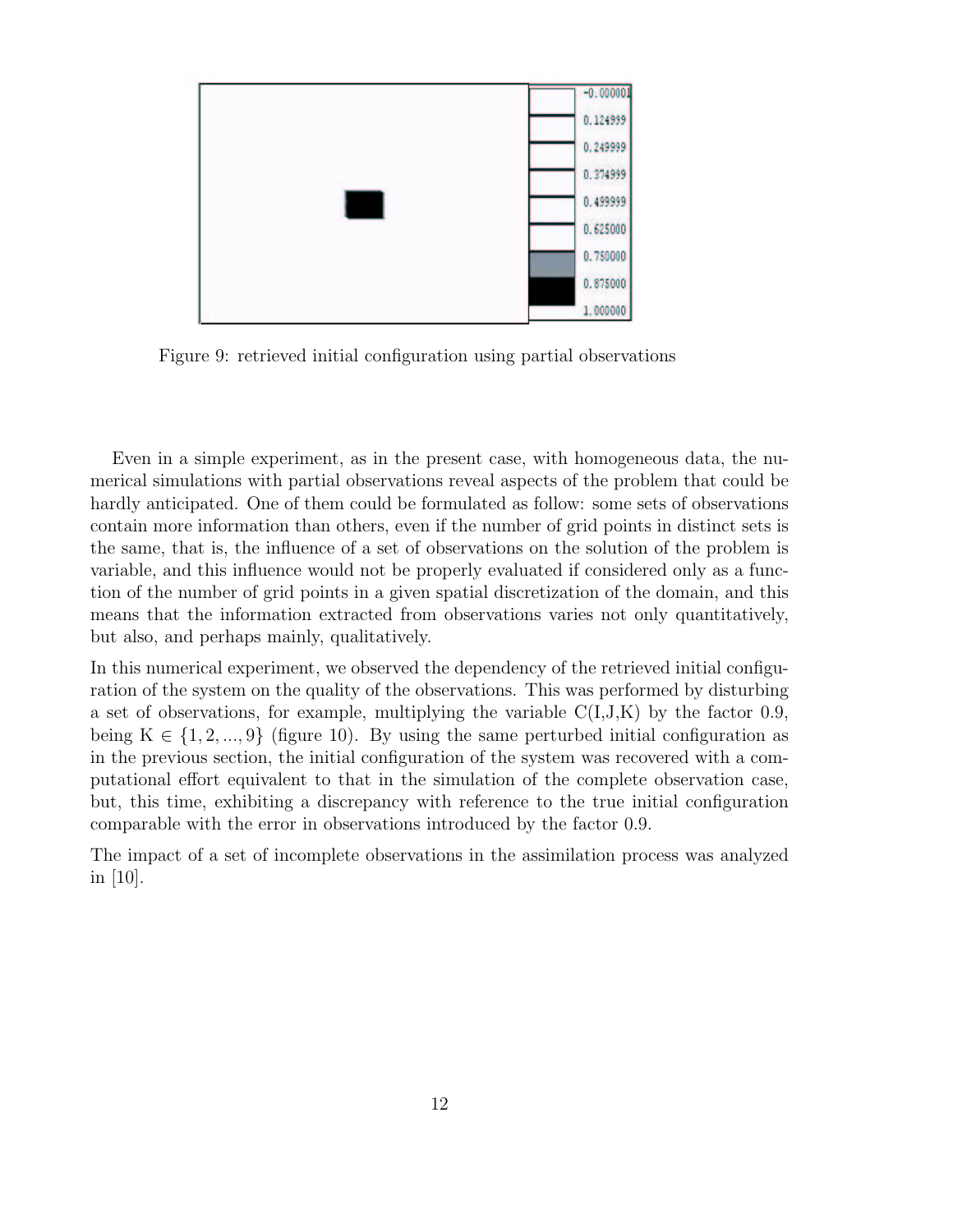

Figure 10: retrieved initial configuration using a modified observation set

# 4 Conclusions

The numerical experiments have shown, despite their simplicity, that the variational data assimilation process can be successfully used in the determination of a configuration of a transported scalar, at least when the system is completely observable, that is, when the value of the scalar is known in each point of the domain even if at different instants of time in the observation interval.

It should be emphasized that the procedure can only produce the system configuration at the initial instant of the observation interval, which does not necessarily coincide with the actual initial instant of the process. The practical consequence of this fact is that, although one can determine the evolution of the system, once its configurations during a certain observation interval is available, the exact determination of the initial configuration of the system as well as the determination of the initial time in the evolution of the system remain without answer. Nevertheless, there are results showing that, with an adequate modification in the expression of the functional J, it is possible to obtain, by using the adjoint formalism, the probability density function of the initial configuration and of the initial time.

Some experiments have shown the necessity of evaluating the impact of different observations of the system in study on the retrieved initial configuration based on this information and also on the system dynamics, what have been done in the domain of Adaptive Locations of the Observations.